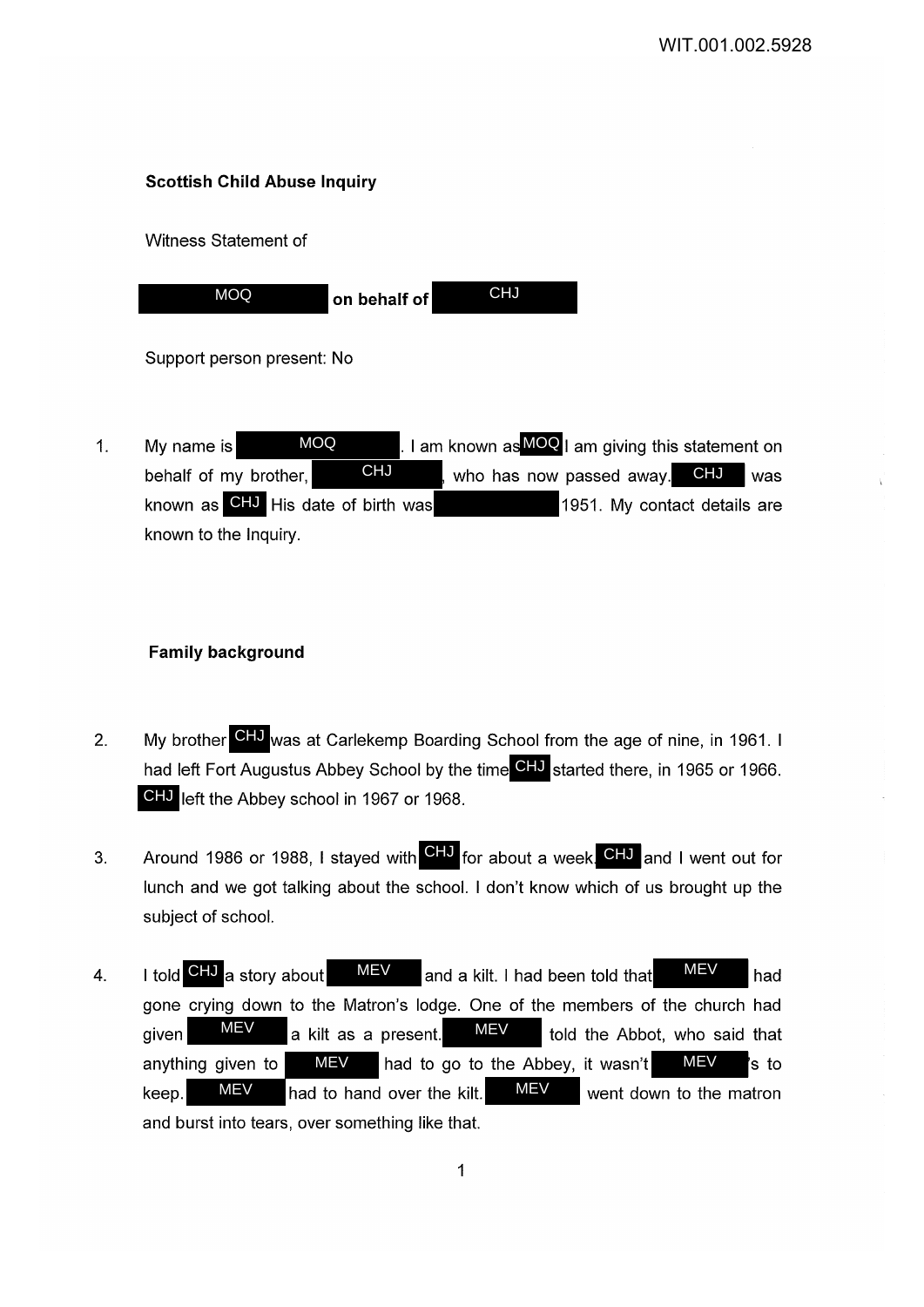#### **Abuse of others at Carlekemp School**

5. CHU mentioned a priest called Father MEZ whose nickname was MEZ He said this priest had strange ways with the boys, getting them into odd positions whilst they were sitting on his lap. I never knew this monk, so I did not concentrate to what said very well. The main thing was, it appeared he never did anything to **CHJ** This Father MEZ was an odd fellow by the sounds of it. MEZ CHJ CHJ

## **Abuse at Fort Augustus Abbey School**

**Father** 

**MEV** 

- 6. I told CHJ about me being flogged at school and CHJ said he had something worse to tell me. CHJ spoke of Father MEV I did not trust MEV when I was at school. I did not know why. He seemed insincere and did not involve himself in the school's extra-curricular activities.  $\frac{M}{N}$  enjoyed the company of the younger boys. MEV MEV
- 7. Father WEV was often in the company of Father MEY They both came from Australia. Rumours floated around the school about these two being "homos", as they called them in those days. They were certainly an odd couple. Most of the boys considered the rumours to be a bit outrageous. MEV MEY
- 8. CHJ told me that he was at school and was lying sick in the sick bay. He was the only one in the room. The door opened and in came closed the door.  $MEV$  came and sat on the bed.  $MEV$  felt said that he thought **CHJ** might have a bit of a temperature and that he had better check CHJ temperature. MEV MEV MEV **MEV** CHJ brow,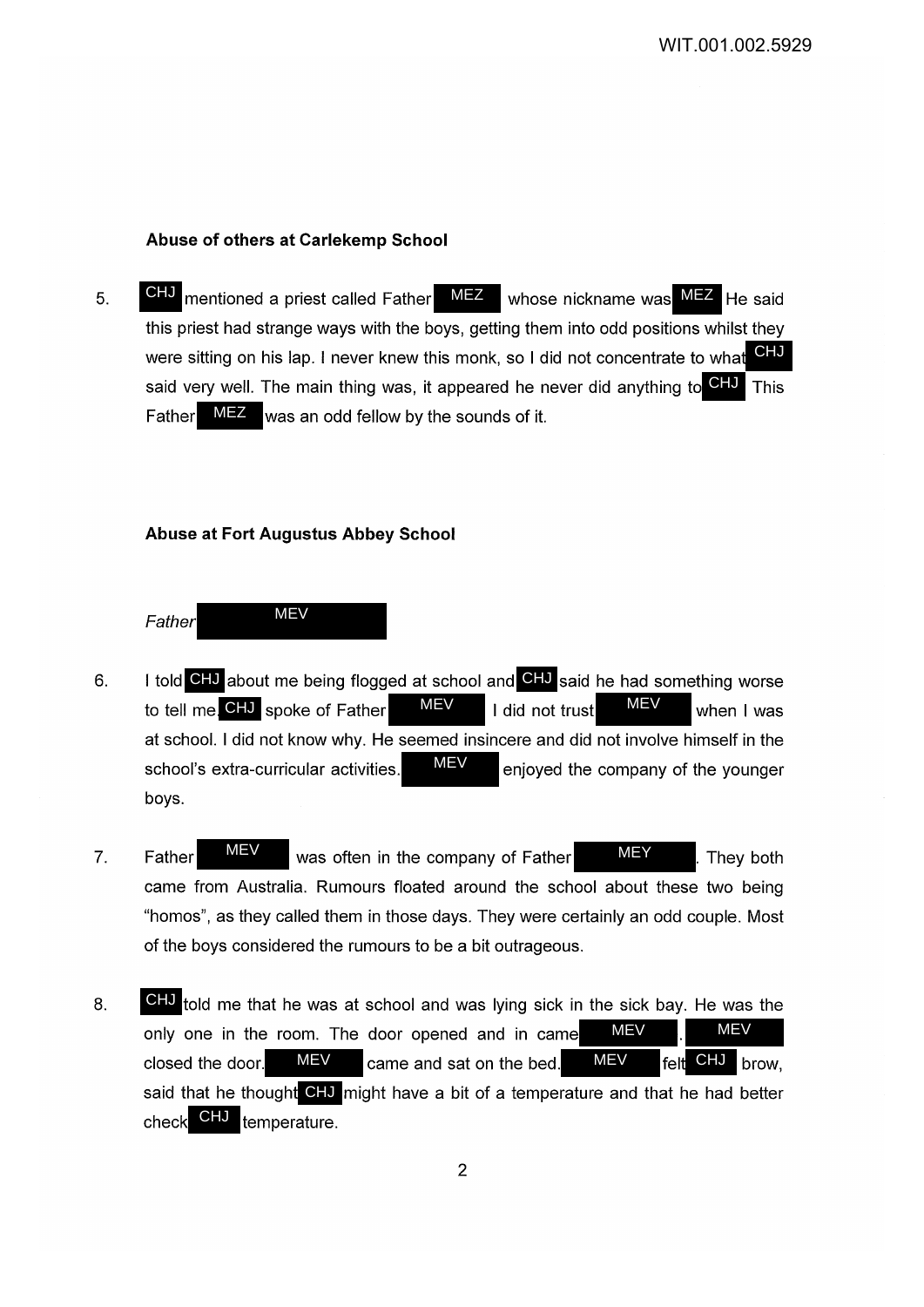- 9. MEV told CHJ to roll over and he would check CHJ temperature. CHJ diligently rolled over. I don't know who pulled his pyjamas down, whether it was or whether CHJ was told to pull them down. CHJ pyjamas were pulled down. CHJ explained it by saying, " MEV interfered with me by putting his finger in my backside." CHJ said MEV held his finger in CHJ backside for quite some while. I asked CHJ if he was sure that it was \_\_\_\_MEV \_\_\_ finger that he had put in and CHJ said that he was sure. finger in my backside." CHJ said MEV **MEV** MEV down. CHJ explained it by saying, " MEV
- 10. There was a noise outside the door. MEV quickly pulled his finger out, stood up and went out of the room. He didn't hang around. CHJ thought the noise was the school matron because she lived in the lodge where the sick rooms were. **CHJ** said he felt very bad about the incident. He felt very uncomfortable. **CHJ** and I discussed the audacity of MEV doing it while the matron was there and CHJ was lying in bed sick. What sort of creature does that? CHJ said MEV was often hanging around the lodge to see the matron. MEV MEV
- 11. **CHJ** and I talked about the physical abuse. CHJ had been physically abused at school too. We were discussing the general floggings we both got. I am sure that his physical abuses were of the hand strapping kind and none of the severe canings that I got. The hand strappings never seemed to disturb him. CHJ indicated that he probably deserved his punishments, and there were none that he had which were grossly unfair. CHJ
- 12. He spoke of the regularity of the punishments.  $\text{CHJ}$  said he could not understand what he had done wrong to get so many whackings while at that school and that there was a whacking for everything. He made a joke of it by commenting that he wondered if there existed a 'Complete Roget's Thesaurus of Benedictine Whacking Methods'. I commented about being safer in prison. CHJ also said that he became annoyed at the way they just doled it out as if it were a blessing. CHJ did not mention the names of any monks who had physically abused him.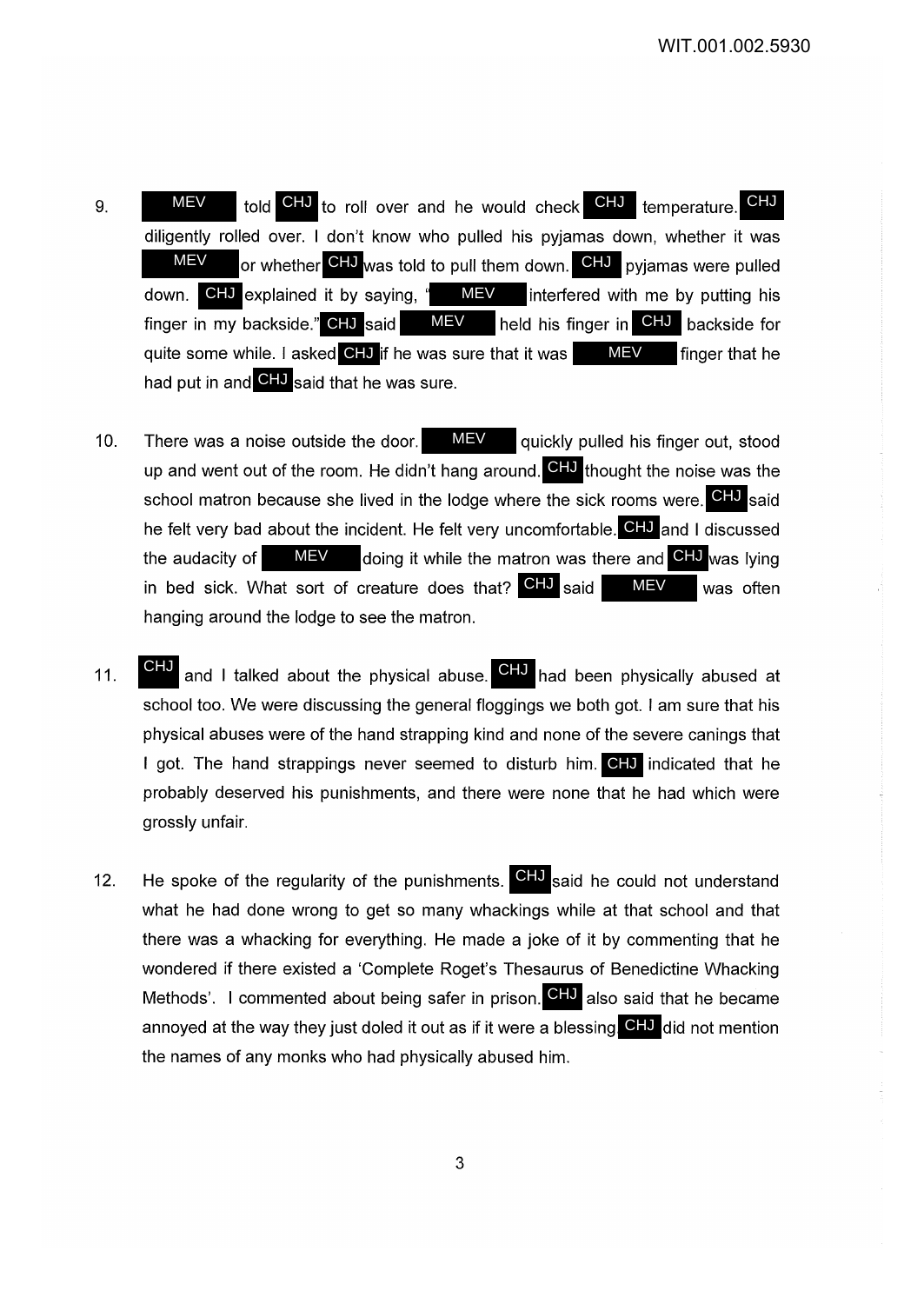13. Father MKT would have been the SNR during CHJ time at the school. **ALTER ALTER MINES ARE:** although a violent man, did not appear to carry out naked canings. I don't think that CHU would have been subject to any of this. He was probably left alone more as he was perhaps not as strong-willed or defiant as me. My physical abuse was worse. I had been caned after I had to strip naked, CHJ said he had never had any naked canings. during CHJ time at the **MKT** MKT

## Visits by Jimmy Savi/e *to* Fort Augustus Abbey School

14. CHJ talked to me about Jimmy Savile's frequent visits to the school. Savile would park his Rolls Royce car outside the front of the school. **CHJ** said that Savile was allowed to roam freely about the school, even in the boy's dormitories. I took it that GHJ meant during the daytime. CHJ said the boys did not like Savile and, even though he was a big star, they felt uncomfortable in his presence. CHJ wondered why Savile kept coming to the school. There appeared to be no purpose for his visits. It was many years later that Savile was exposed as a sexual predator, well after CHJ told me this story.

#### **Reporting of abuse at Fort Augustus Abbey School**

15. **CHJ** said that he knew he had been interfered with by  $MEV$  as soon as it happened but he did not want to make a fuss. I'm sure CHJ never mentioned this incident to anyone at the school. He never told our mother. It appeared that I was the only person who CHJ ever told. CHJ never told me the year that it happened but I would suggest it happened in 1965 or 1966.